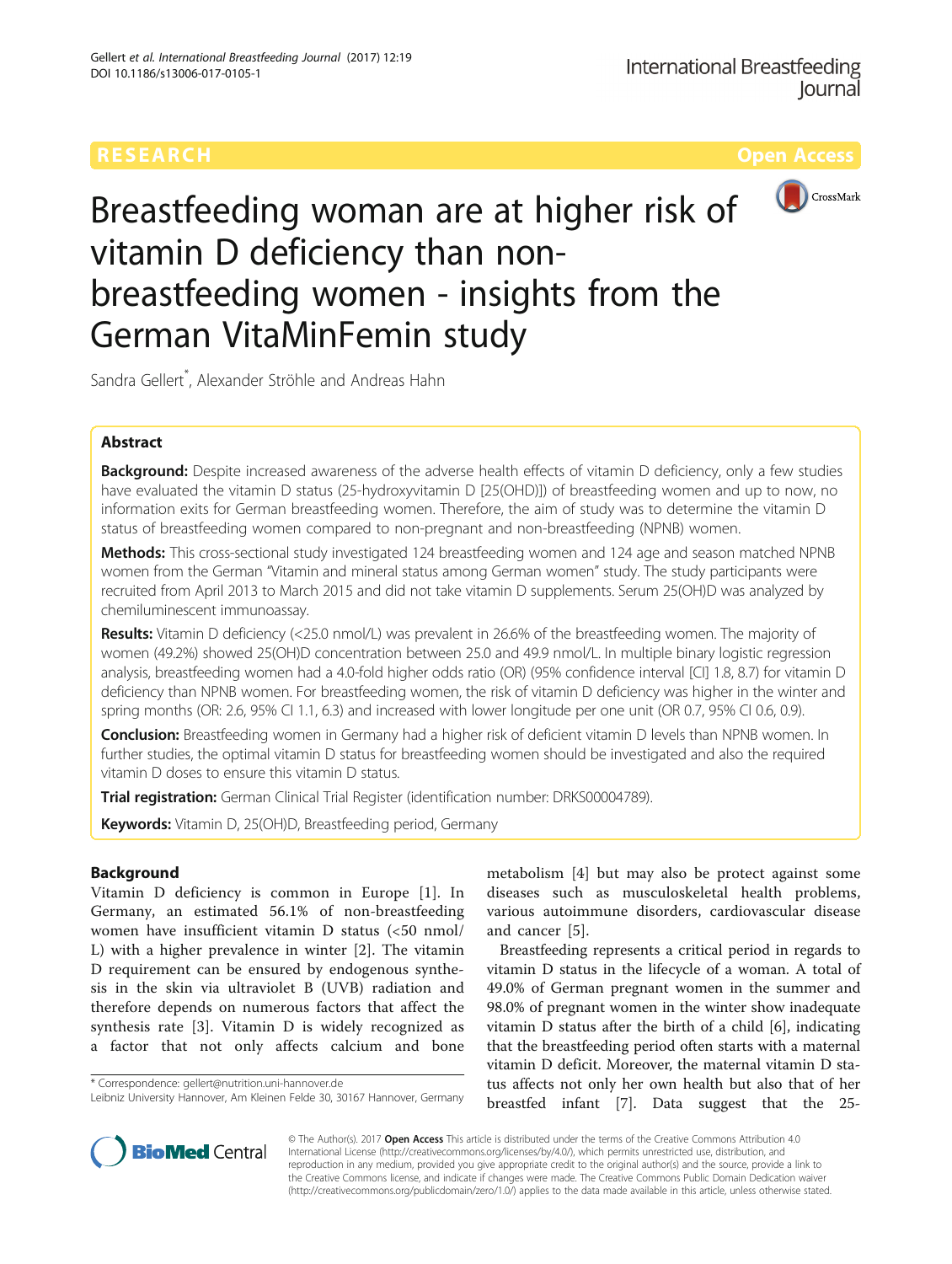hydroxyvitamin D (25(OH)D) content of breast milk correlates with maternal 25(OH)D status [\[8](#page-8-0)]. Therefore, the transfer of vitamin D through breast milk might have a negative impact on the maternal vitamin D status. In addition, there will also be negative consequences for the infant, as the transfer of vitamin D through milk may not be sufficient to satisfy infant nutritional requirements if the breastfeeding woman is vitamin D deficient [\[7](#page-8-0)]. Inadequate vitamin D status should be avoided to prevent rickets [[9](#page-8-0)] and other diseases such as respiratory infections [[10\]](#page-8-0) and heart failure [\[11](#page-8-0)] in infants. In addition, rickets increases the risk of type 1 diabetes [[12\]](#page-8-0). Nevertheless, in Germany, the recommended vitamin D intake of 800 international units (IU)/day during the breastfeeding period is the same as that for non-breastfeeding women [\[13](#page-8-0)]. Moreover, the content of the mother's milk is insufficient to ensure the vitamin D requirement of the infant [[8\]](#page-8-0). Irrespective of whether the infant is breastfed, the estimated value of vitamin D intake for infants up to one year of age is 400 IU/day in Germany [[13\]](#page-8-0). Recent findings show that maternal vitamin D supplementation of 6400 IU/day during the breastfeeding period, rather than vitamin D supplementation for the infant, is effective to ensure the requirement of the infant [\[14](#page-8-0)].

Vitamin D levels in healthy adults have been reported in several studies [\[1](#page-8-0), [2, 15](#page-8-0)]. However, only a few studies have evaluated vitamin D status in breastfeeding women [[16](#page-8-0)–[22](#page-8-0)]. Moreover, until now, information regarding vitamin D status in breastfeeding women has not been available in Germany.

This study addresses this gap in knowledge by examination of vitamin D status in breastfeeding women in comparison with a group of age and season matched women who were not pregnant and did not breastfeed (NPNB) in a nationwide, cross-sectional multicenter study. In addition, factors associated with vitamin D status among breastfeeding women were examined.

# Methods

## Study design and participants

This study sample was obtained from the nationwide, cross-sectional, multicenter VitaMinFemin study (Vitamin and mineral status among German women), which analyzed the status of selected nutrients in women at different stages of life ( $n = 2367$ ).

Study participants were recruited from April 2013 (first participant in) to March 2015 (last participant in) in cooperation with 125 study sites (latitude 47.6°N to 54.2°N, longitude 6.3°E to 13.9°E). Details of the study design and implementation have been previously described [[23\]](#page-8-0).

Of the 2367 women recruited at different stages of life, 124 women met the inclusion criteria (breastfeeding women) and did not fulfill any exclusion criteria (Fig. [1](#page-2-0)). The cross-sectional analysis in breastfeeding women was performed at different time points postpartum (between two weeks and nine months postpartum) and corresponded to the respective time since the beginning of the breastfeeding period in all participants. A comparison group of NPNB women ( $n = 124$ ) was also selected from the VitaMinFemin study and matched by age and season of blood sampling. No one in either group supplemented with vitamin D.

#### Data collection

Data collection included questionnaire and blood sample which were conducted on the same day. Using a questionnaire, age, anthropometric variables (height and weight), skin type (light/dark), holidays within the six weeks before data collection (yes/no) in countries south of Germany where the sunshine is sufficient to produce endogenous vitamin D, smoking status (yes/no) and time since the beginning of breastfeeding period were included. Serum 25(OH)D levels were measured at the LADR laboratory, Germany.

## 25(OH)D measurement

Vitamin D status was measured once per participant in serum 25(OH)D, which is considered to be the best indicator and reflects both vitamin D intake and endogenous vitamin D synthesis [[24](#page-8-0)]. Chemiluminescence immunoassay (LIASION® TOTAL Assay, DiaSorin Inc., Stillwater, MN, USA) was used for 25(OH)D analysis. The lower and higher detection limits of the analysis were 10 and 375 nmol/L without dilution, respectively. Quality was ensured in accordance with DIN ISO 15189.

## Cutoff values for 25(OH)D

Subgroups were categorized based on their 25(OH)D concentration. In the general population, as well as in the breastfeeding woman, no current recommendations exist regarding optimal serum 25(OH)D levels [\[5, 7, 24](#page-8-0), [25\]](#page-8-0). Therefore, we used a common classification scheme to determine vitamin D status, as utilized by Richter et al. [[15\]](#page-8-0) and described as follows: (1) severe deficiency (<15.0 nmol/L) as used previously [\[26\]](#page-8-0); (2) moderate deficiency (15.0-24.9 nmol/L, corresponding to a deficit threshold of <25.0 nmol/L) [\[27](#page-8-0)], which is associated with osteomalacia, severe hyperparathyroidism [[27\]](#page-8-0), myopathy and rickets in breastfeeding infants [[28\]](#page-8-0); (3) insufficiency (25.0–49.9 nmol/L) [\[27](#page-8-0)], which leads to impaired muscle function, reduced bone mineral density and elevated parathyroid hormone (PTH) levels [[27\]](#page-8-0); (4) sufficiency (50.0–74.9 nmol/L) [\[27](#page-8-0)] with low vitamin D stores and slightly increased PTH levels [[27](#page-8-0)] and (5)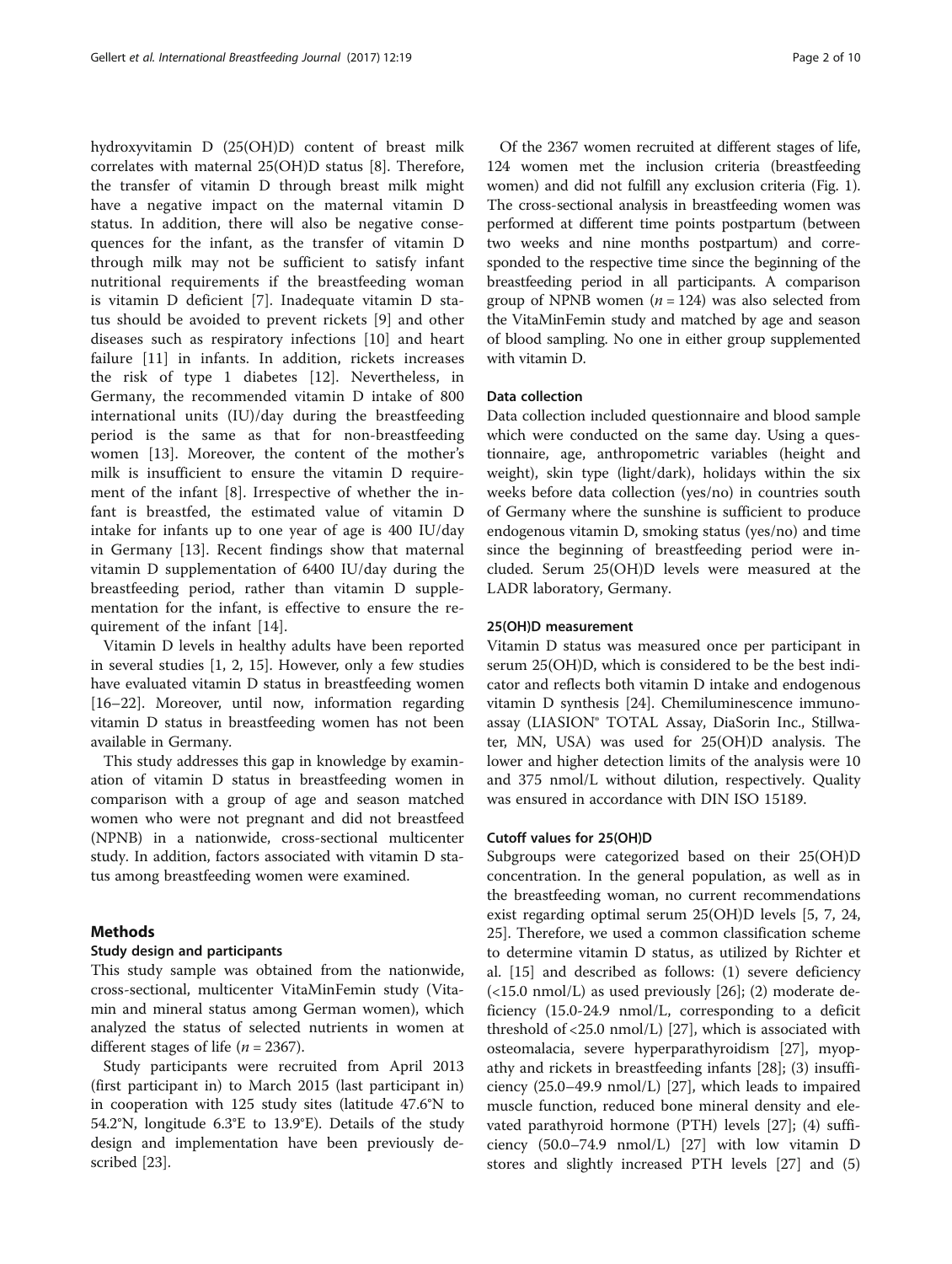<span id="page-2-0"></span>

optimal vitamin D status (75.0–124.9 nmol/L, corresponding to an optimal threshold of  $>75.0$  nmol/L) [[29](#page-8-0)] where vitamin D dependent functions are not impaired [[27\]](#page-8-0) and the mortality risk in colorectal or breast cancer is reduced [\[30](#page-8-0)]. Additionally, we considered  $(6) \ge 125.0$  nmol/L to be the threshold at which there is a risk of vitamin D excess [\[24\]](#page-8-0), as the morality risk is increased above this level [[31\]](#page-9-0).

# Influencing factors of serum 25(OH) D values

The 25(OH)D value of breastfeeding women was assessed relative to that of NPNB women. As several factors have been found to be related to 25(OH)D levels [\[2](#page-8-0), [15,](#page-8-0) [32\]](#page-9-0), the 25(OH)D status was also evaluated with the inclusion of the following potential confounding variables: (a) "season at the time of blood collection" with the classification of participants in spring (March to May), summer (June to August), autumn (September to November) and winter (December to February); (b) "region" (i.e., latitude and longitude where people were recruited); (c) recent "holidays" in the last six weeks before blood sampling; (d) "skin type" (light/dark) using a modified schema of the pigmentation classification by Fitzpatrick [\[33](#page-9-0)]; (e) "age"; (f) "body mass index" (BMI); (g) "smoking" and (h) "duration of breastfeeding" to analyze whether the duration of breastfeeding had an effect on the vitamin D status.

# Statistical analysis

Statistical package for social science (SPSS) software version 22.0 (SPSS, Inc. Chicago, Illinois, USA) was used for statistical analyses. Continuous variables are presented as mean ± standard deviation (SD) and range (minimum, maximum) and categorical variables as number of participants  $(n)$  and percentage (%). Significant differences between breastfeeding women and NPNB women were analyzed using

nonparametric Mann-Whitney U-test due to the skewed distribution of the data and differences between categorical variables were analyzed using Chi-square test. Spearman's rank correlation was used to test correlations between variables with skewed distributions and  $p$  values  $\leq 0.05$  were considered significant. Univariate and multivariate binary logistic regressions were performed to assess potential associations between variables and the odds ratio (OR) of vitamin D deficiency. A threshold 25.0 nmol/L was used to define vitamin D deficiency (<25.0 nmol/L) and nondeficiency  $(\geq 25.0 \text{ nmol/L})$ . The potential determinants season, skin type, recent holiday and smoking were included in the model as categorical variables. Reference categories were defined as those with the lowest assumed prevalence rate of vitamin D deficiency. The ORs for region (latitude and longitude), age, BMI and duration of breastfeeding were evaluated to determine the increase in the odds of vitamin D deficiency per increase in variable unit. The multivariate binary logistic regression included only determinants with  $p$  values <0.05 in the univariate binary logistic regressions.

# Results

# Baseline characteristics

Table [1](#page-3-0) presents the characteristics of the study sample for breastfeeding women and NPNB women separately. Age, body height, body weight, BMI and prevalence of season of blood sampling, skin type and recent holidays did not differ between breastfeeding women and NPNB women. The prevalence of smoking was higher in NPNB women (24.2%) than in breastfeeding women (8.9%,  $p =$ 0.001). A total of 24.6% of the study sample were overweight (BMI  $25-29.9$  kg/m<sup>2</sup>) and 12.5% were obese (BMI ≥30.0 kg/m<sup>2</sup>). The percentage of overweight and obese did not differ between breastfeeding women and NPNB women ( $p = 0.093$ ), data not shown.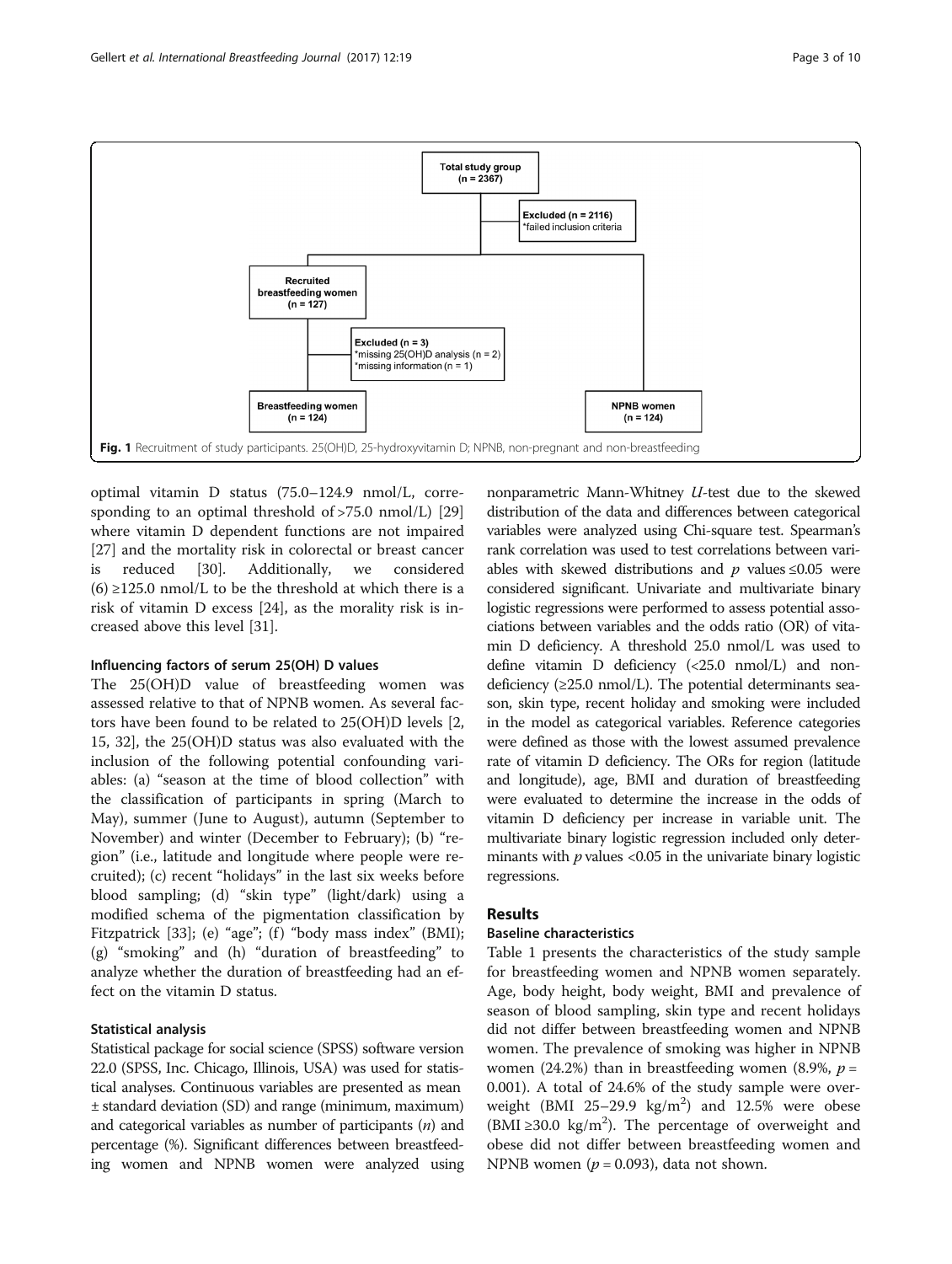## <span id="page-3-0"></span>Table 1 Characteristics of study sample

|                                                |               | Breastfeeding women ( $n = 124$ ) | NPNB women $(n = 124)$ | $P$ value          |
|------------------------------------------------|---------------|-----------------------------------|------------------------|--------------------|
| Age (years)                                    | $Mean \pm SD$ | $31.9 \pm 5.0$                    | $31.8 \pm 5.3$         | $0.784^{\ddagger}$ |
|                                                | Range         | $20.0 - 44.0$                     | $19.0 - 45.0$          |                    |
| Height (m)                                     | $Mean \pm SD$ | $1.68 \pm 0.07$                   | $1.67 \pm 0.07$        | 0.663 <sup>†</sup> |
|                                                | Range         | $1.52 - 1.86$                     | $1.52 - 1.82$          |                    |
| Weight (kg)                                    | $Mean \pm SD$ | $71.2 \pm 14.5$                   | $68.4 \pm 14.9$        | $0.064^{\ddagger}$ |
|                                                | Range         | $48.0 - 142.0$                    | $43.0 - 120.0$         |                    |
| BMI ( $kg/m2$ )                                | Mean $\pm$ SD | $25.1 \pm 4.8$                    | $24.3 \pm 5.0$         | $0.053^+$          |
|                                                | Range         | $18.2 - 46.4$                     | $17.0 - 40.8$          |                    |
| Season of blood sampling                       |               |                                   |                        |                    |
| Spring                                         | N(%)          | 22(17.7)                          | 22(17.7)               | $1.000^*$          |
| Summer                                         |               | 14(11.3)                          | 14(11.3)               |                    |
| Autumn                                         |               | 63 (50.8)                         | 63 (50.8)              |                    |
| Winter                                         |               | 25 (20.2)                         | 25 (20.2)              |                    |
| Skin type                                      |               |                                   |                        |                    |
| Light                                          | N(%)          | 109 (87.9)                        | 112 (90.3)             | $0.292*$           |
| Dark                                           |               | 15(12.1)                          | 10(8.1)                |                    |
| Recent holidays                                | N(%)          | 5(4.0)                            | 6(4.8)                 | $0.758*$           |
| Smoking                                        | N(%)          | 11(8.9)                           | 30 (24.2)              | $0.001*$           |
| Duration of breastfeeding (month) <sup>a</sup> | $Mean \pm SD$ | $3.5 \pm 3.2$                     | $\bigg)$               | Ϊ                  |
|                                                | Range         | $0.5 - 18.0$                      |                        |                    |

Autumn, September – November; BMI, body mass index; NPNB, non-pregnant and non-breastfeeding; SD, standard deviation; Spring, March – May; Summer, June – August; Winter, December – February ‡

Mann-Whitney U-test

\*Chi-square test

 $a_n = 123$ 



vs. non-breastfeeding women in total study sample:  $p < 0.001^\frac{1}{7}$ ; Between season in breastfeeding women:  $p < 0.001^\frac{1}{7}$ ; Between season in NPNB women  $p=0.002^\dagger$ ; Breastfeeding vs. NPNB women in spring:  $p=0.391^\dagger$ , summer:  $p=0.352^\dagger$ , autumn:  $p=0.026^\dagger$ , winter:  $p=0.001^\dagger$ ; Autumn, September – November; NPNB, non-pregnant and non-breastfeeding; Spring, March – May; Summer, June – August; Winter, December – February; ‡ Mann-Whitney U-test, †Kruskal-Wallis-test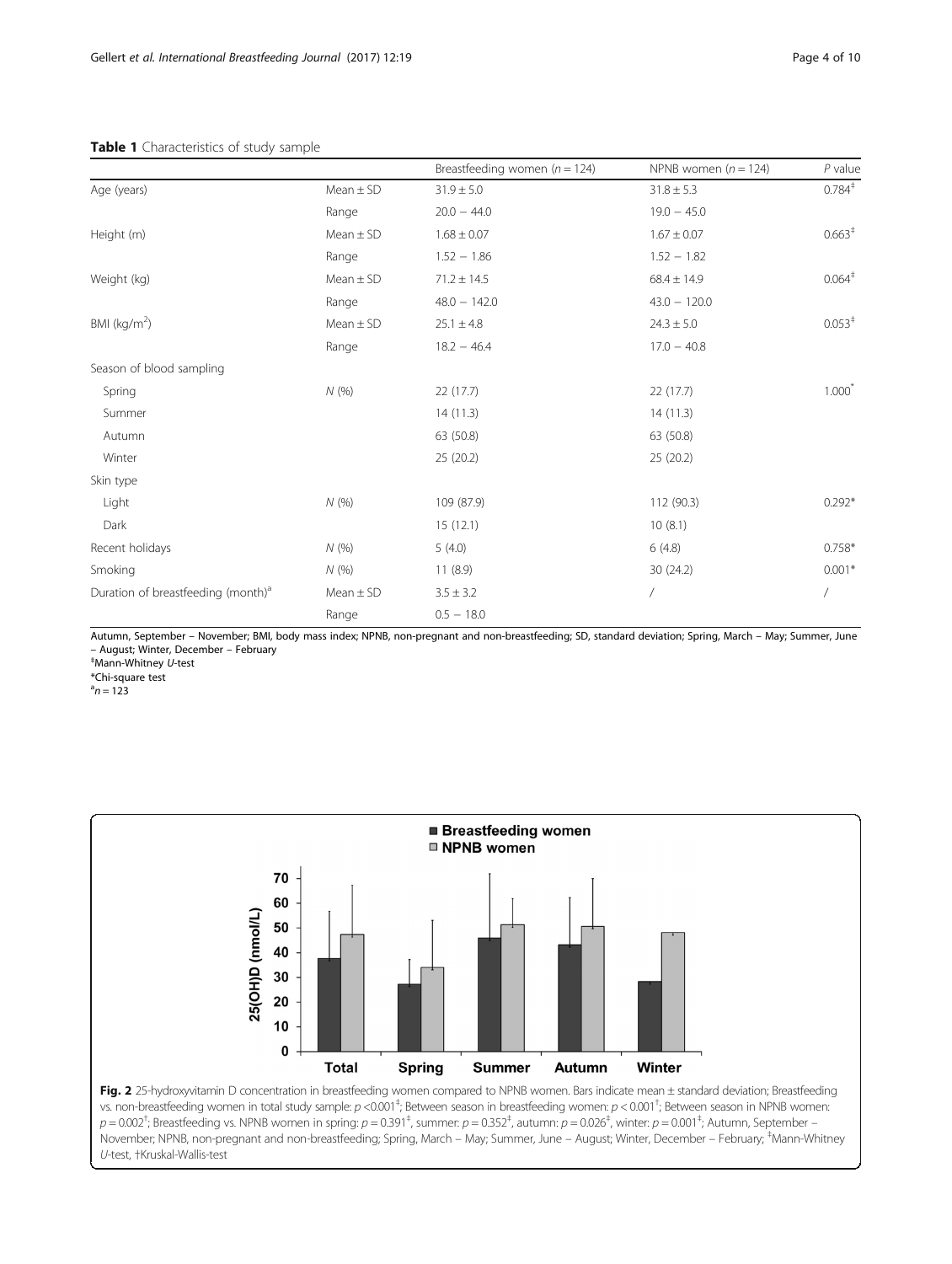# Vitamin D status

In breastfeeding women, the mean 25(OH)D concentration  $(37.7 \pm 19.1 \text{ nmol/L})$  was significantly lower than in NPNB women  $(47.3 \pm 20.0 \text{ nmol/L}, p < 0.001)$  $(47.3 \pm 20.0 \text{ nmol/L}, p < 0.001)$  $(47.3 \pm 20.0 \text{ nmol/L}, p < 0.001)$  (Fig. 2). Serum 25(OH)D varied significantly by season for both breastfeeding and NPNB women. Breastfeeding women had the highest 25(OH)D levels in summer  $(45.9 \pm$ 26.0 nmol/L) and autumn  $(43.2 \pm 19.1 \text{ nmol/L})$  and the lowest  $25(OH)D$  levels in winter  $(28.3 \pm 13.0 \text{ nmol/L})$ and spring  $(27.3 \pm 9.9 \text{ nmol/L}; p < 0.001)$ .

In autumn and winter, levels of 25(OH)D were significantly lower in breastfeeding women  $(43.2 \pm 19.1 \text{ nmol/L})$ ;  $28.3 \pm 13.0$  nmol/L) than in NPNB women  $(50.6 \pm 13.0)$ 19.4 nmol/L,  $p = 0.026$ ; 48.1 ± 22.4 nmol/L,  $p = 0.001$ ). In the spring and summer, there were no differences in 25(OH)D concentration between breastfeeding women and NPNB women (spring:  $p = 0.391$ , summer:  $p = 0.352$ ).

The 25(OH)D level was not significantly associated with any of the possible factors in breastfeeding women (latitude of residence, skin type, age, BMI, month of breastfeeding and smoking), data not shown. However, 25(OH)D concentrations in breastfeeding women had a weak positive association with longitude of residence  $(r<sub>s</sub> = 0.263, p = 0.003)$ .

# Prevalence of 25(OH)D categories between breastfeeding and NPNB women

Frequencies of 25(OH)D levels in the previously defined target ranges are shown in Fig. 3. The prevalence of vitamin D deficiency (<25.0 nmol/L) and insufficiency (<50.0 nmol/ L) was significantly higher in breastfeeding women (26.6% and 75.8%, respectively) than in NPNB women (12.9%,  $p = 0.007$  and 58.9%,  $p = 0.004$ , respectively). In contrast, only 5.6% of the breastfeeding women and 9.7% of the NPNB women had optimal 25(OH)D levels (75.0– 124.9 nmol/L). No participant had a risk of vitamin D excess  $(\geq 125.0 \text{ nmol/L}).$ 

The frequencies of the 25(OH)D categories depended on the season of blood sampling in both groups. In breastfeeding women, the proportion having optimal vitamin D levels (75.0–124.9 nmol/L) was the highest in summer, whereas in winter, none of the breastfeeding

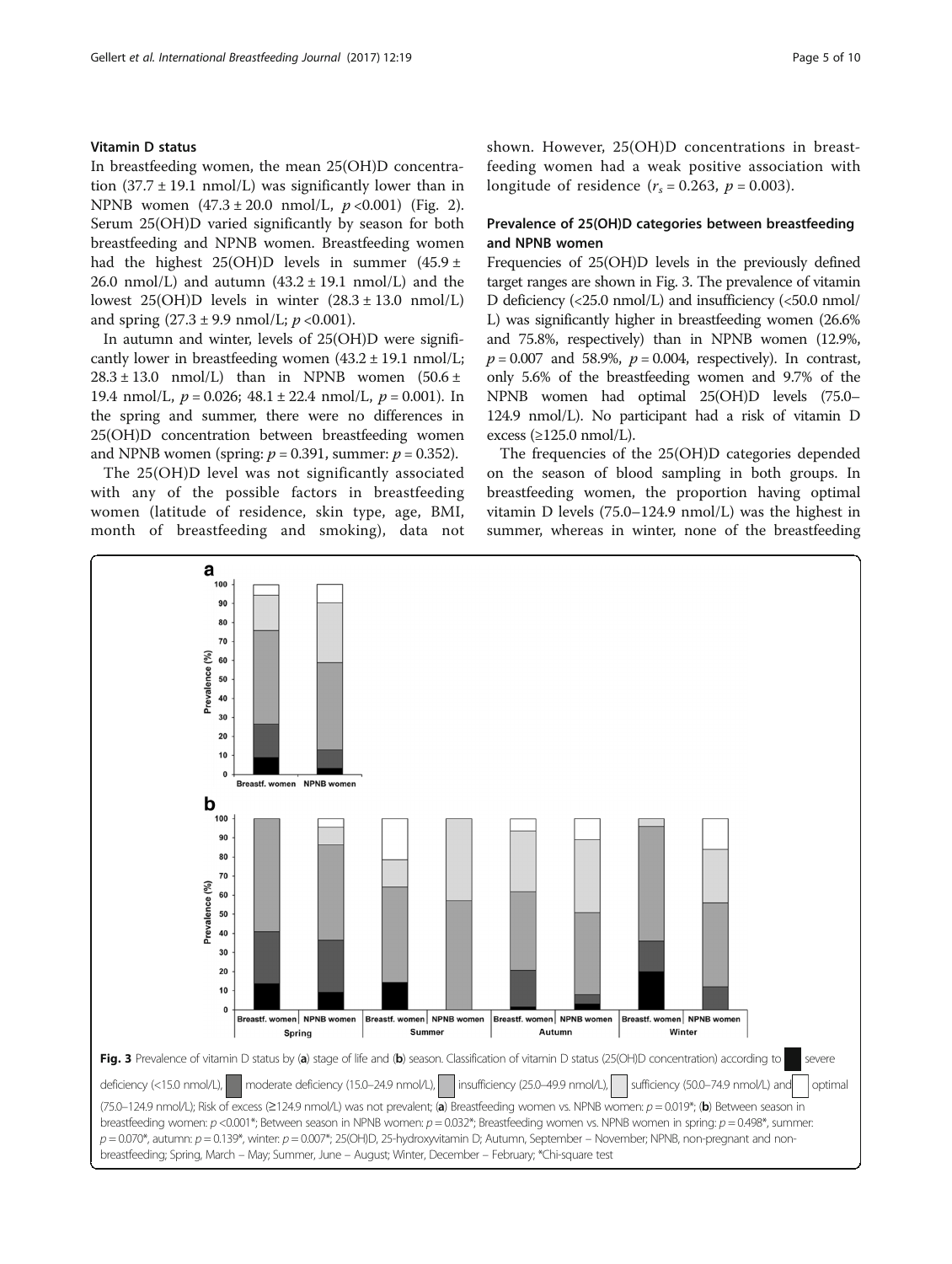women had optimal 25(OH)D concentrations. In spring, every women had 25(OH)D levels below the sufficient value (<50.0 nmol/L).

Breastfeeding women had a significantly higher prevalence of vitamin D deficiency (<25.0 nmol/L) in autumn and winter and a lower prevalence of optimal vitamin D levels (75.0–124.9 nmol/L) in winter than NPNB women.

## Risk factors for vitamin D deficiency

In breastfeeding women, the risk for vitamin D deficiency was significantly positively associated with the winter and spring months, lower longitude of place of residence and higher BMI in the univariate binary logistic regression (Table 2). In contrast, no significant association was found between latitude, skin type, recent holidays, smoking, age, duration of breastfeeding and vitamin D deficiency.

The determinants of vitamin D deficiency (<25.0 nmol/L) by multiple binary logistic regression analysis are shown in Table [3.](#page-6-0) Breastfeeding woman had a 4.0-fold greater odds ratio of vitamin D deficiency than NPNB women  $(p = 0.001)$ . In breastfeeding women, the odds increased significantly in the winter and spring months  $(OR = 2.6; p = 0.029)$  compared to the summer and autumn months. Longitude was an important determinant of serum 25(OH)D; the OR for vitamin D deficiency lies at 0.7 for each increase in longitude unit ( $p = 0.004$ ).

# **Discussion**

To our knowledge, these are the first data describing vitamin D status in German breastfeeding women. Three main findings emerged, as follows: (I) 25(OH)D levels were significantly lower in breastfeeding women than in NPNB women; (II) the prevalence of vitamin D deficiency  $\langle$  <25.0 nmol/L) and insufficiency  $\langle$  <50.0 nmol/L) was significantly higher in breastfeeding women compared to NPNB women; and (III) season and longitude influenced the odds of vitamin D deficiency in breastfeeding women.

# Vitamin D status in breastfeeding women compared to NPNB women

A total of 75.8% of breastfeeding women showed insufficient vitamin D status (25(OH)D < 50 nmol/L), while only 5.6% showed optimal vitamin D status (75.0–

Table 2 Univariate odds ratios for vitamin D deficiency (<25.0 nmol/L) in breastfeeding women

| Determinants                                   | ${\cal N}$ | Persons at risk (% of category) | $P$ value  | Odds ratios | 95% CI    | $P$ value |
|------------------------------------------------|------------|---------------------------------|------------|-------------|-----------|-----------|
| Season                                         |            |                                 |            |             |           |           |
| Summer and Autumn                              | 77         | 15 (19.5)                       | $0.021*$   | 1.0         | Ref.      |           |
| Winter and Spring                              | 47         | 18 (38.3)                       |            | 2.6         | 1.1, 5.8  | 0.023     |
| Region <sup>a</sup>                            |            |                                 |            |             |           |           |
| Latitude                                       |            |                                 | $\bigg)$   | 1.1         | 0.9, 1.3  | 0.378     |
| Longitude                                      | $\sqrt{2}$ |                                 | $\prime$   | 0.7         | 0.6, 0.9  | 0.006     |
| Skin type                                      |            |                                 |            |             |           |           |
| Light                                          | 109        | 29 (26.6)                       | $0.996*$   | 1.0         | Ref.      |           |
| Dark                                           | 15         | 4(26.7)                         |            | 1.0         | 0.3, 3.4  | 0.996     |
| Recent holidays                                |            |                                 |            |             |           |           |
| Yes                                            | 5          | 1(20.0)                         | $0.733*$   | 1.0         | Ref.      |           |
| No                                             | 119        | 32 (26.9)                       |            | 0.7         | 0.2, 13.7 | 0.734     |
| Smoking                                        |            |                                 |            |             |           |           |
| No                                             | 113        | 30(26.5)                        | $0.959*$   | 1.0         | Ref.      |           |
| Yes                                            | 11         | 3(27.3)                         |            | 1.0         | 0.3, 4.2  | 0.959     |
| Age <sup>a</sup>                               | 7          | $\sqrt{2}$                      | Ϊ          | 0.9         | 0.9, 1.0  | 0.163     |
| <b>BMI</b> <sup>a</sup>                        | $\sqrt{2}$ |                                 | $\sqrt{2}$ | 1.1         | 1.0, 1.2  | 0.045     |
| Duration of breastfeeding (month) <sup>b</sup> | $\sqrt{2}$ |                                 |            | 1.0         | 1.0, 1.0  | 0.703     |
| Stage of life                                  |            |                                 |            |             |           |           |
| Breastfeeding women                            | 124        | 16 (12.9)                       | $0.007*$   | 1.0         | Ref.      |           |
| NPNB women                                     | 124        | 33 (26.6)                       |            | 2.5         | 1.3, 4.7  | 0.008     |

25(OH)D, 25-hydroxyvitamin D; Autumn, September – November; BMI, body mass index; CI, confidence interval; NPNB, non-pregnant and non- breastfeeding; Ref., reference category with the lowest assumed prevalence of vitamin D deficiency; Spring, March – May; Summer, June – August; Winter, December – February \*Chi-square test for prevalence differences of 25(OH)D concentrations below 25 nmol/L

<sup>a</sup>Odds ratio for an increase per one unit

 $b_n = 123$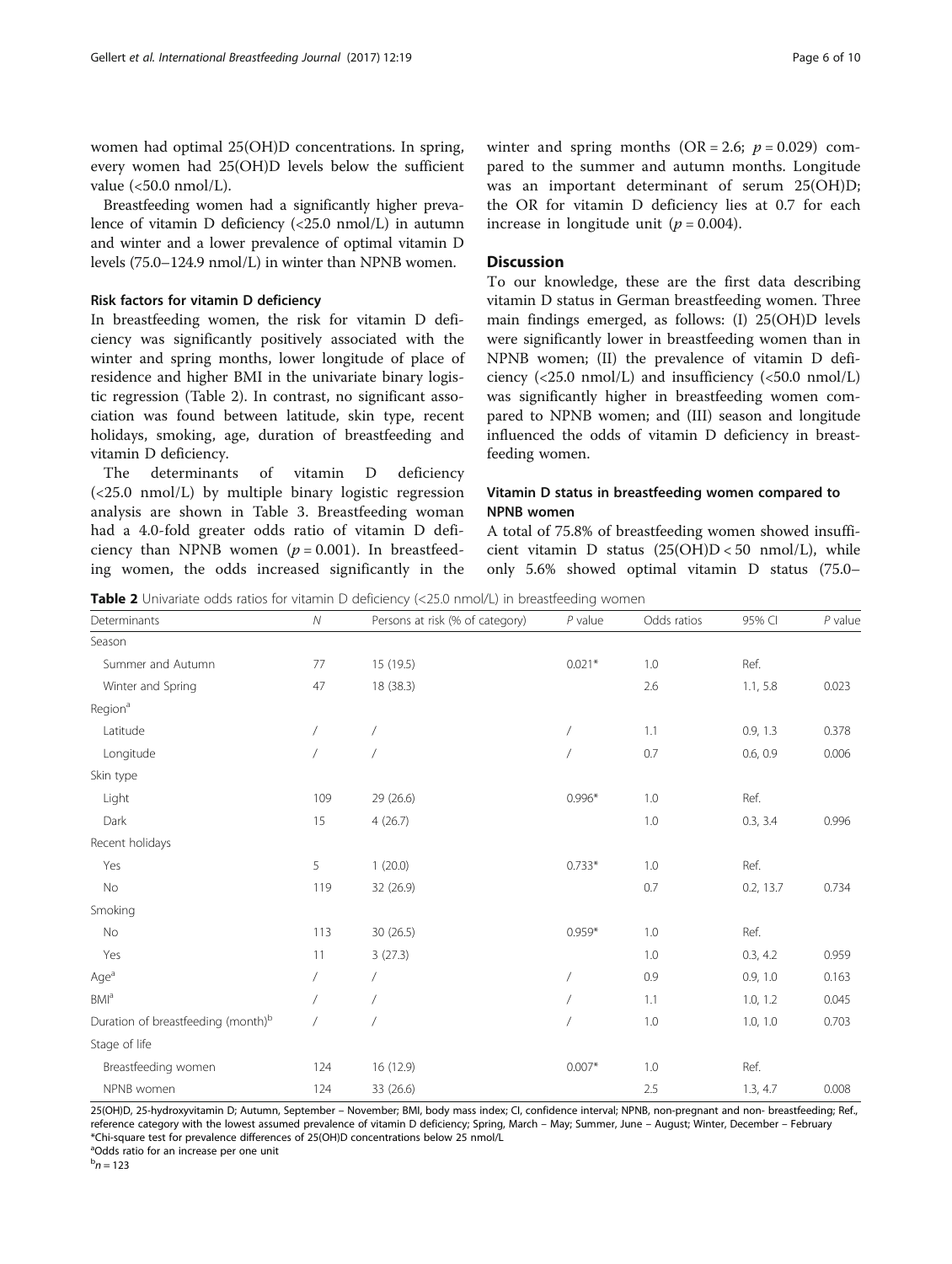<span id="page-6-0"></span>**Table 3** Multivariable adjusted odds ratios for vitamin D deficiency (<25.0 nmol/L) in breastfeeding women

|                            |              |                                 |           | $\tilde{}$  |          |           |
|----------------------------|--------------|---------------------------------|-----------|-------------|----------|-----------|
| Determinants               | $\mathcal N$ | Persons at risk (% of category) | $P$ value | Odds ratios | 95% CI   | $P$ value |
| Season <sup>a</sup>        |              |                                 |           |             |          |           |
| Summer and Autumn          | 77           | 15 (19.5)                       | $0.021*$  | 1.0         | Ref.     |           |
| Winter and Spring          | 47           | 18 (38.3)                       |           | 2.6         | 1.1, 6.3 | 0.029     |
| Regionb,c                  |              |                                 |           |             |          |           |
| Longitude                  |              |                                 |           | 0.7         | 0.6, 0.9 | 0.004     |
| BM <sup>c,d</sup>          |              |                                 |           | 1.1         | 1.0, 1.2 | 0.060     |
| Stage of life <sup>e</sup> |              |                                 |           |             |          |           |
| Breastfeeding women        | 124          | 16 (12.9)                       | $0.007*$  | 1.0         | Ref.     |           |
| NPNB women                 | 124          | 33 (26.6)                       |           | 4.0         | 1.8, 8.7 | 0.001     |
|                            |              |                                 |           |             |          |           |

25(OH)D, 25-hydroxyvitamin D; Autumn, September - November; BMI, body mass index; CI, confidence interval; NPNB, non-pregnant, non-breastfeeding; Ref., reference category with the lowest assumed prevalence of vitamin D deficiency; Spring, March – May; Summer, June – August; Winter, December – February \*Chi-square test for prevalence differences of 25(OH)D concentrations below 25 nmol/L

<sup>a</sup>Multiple binary regressions considering the terms region (longitude) and BMI

<sup>b</sup>Multiple binary regressions considering the terms season and BMI

c Odds ratio for an increase per one unit

<sup>d</sup>Multiple binary regressions considering the terms season and region (longitude)

<sup>e</sup>Multiple binary regressions considering the terms season, region (longitude) and BMI

124.9 nmol/L). It should be noted that the evaluation of vitamin D status depends on the threshold used, and there is only a consensus that 25(OH)D concentrations below 50.0 nmol/L should be avoided [[24, 25, 27\]](#page-8-0). It is estimated that the requirements of 97.5% of the population are adequately covered at 25(OH)D concentrations of at least 50 nmol/L [[24\]](#page-8-0). However the Endocrine Society and other academic experts on vitamin D recommend 25(OH)D concentrations of at least 75.0 nmol/L [[5, 25](#page-8-0), [27](#page-8-0)]. Moreover, the vitamin D status may be higher than detected, as we used the Dia-Sorin Liaison chemiluminescence immunoassay, similar to most previous epidemiological studies [[2, 6](#page-8-0), [15, 21](#page-8-0), [22\]](#page-8-0). It is known that this method underestimates vitamin D status compared to liquid chromatography tandem mass spectrometry (LC-MS/MS) [[34\]](#page-9-0), which has been suggested to be one of the most accurate methods [[35](#page-9-0)].

The vitamin D status was also insufficient (<50 nmol/ L) in 58.8% of NPNB women, and this result is comparable with the findings of previous studies of adults in Germany [[2, 15](#page-8-0), [36](#page-9-0)]. Food contains only limited amounts of vitamin D [[37\]](#page-9-0), which may explain the high proportion of women with vitamin D insufficiency in both groups. On average, German women have a dietary intake of 80–104 IU vitamin D per day [[38\]](#page-9-0). This intake is considerably lower than the recommended daily intake of 800 IU vitamin D per day to ensure 25(OH)D concentrations above 50.0 nmol/L in the case of absent endogenous synthesis [\[13\]](#page-8-0). In addition, endogenous vitamin D synthesis via ultraviolet radiation may have been inadequate to fulfill the vitamin D demand for both groups in our study sample. Moreover, none of the women in our study took vitamin D supplements. In the general population of Germany, 32.1% of women use vitamin D supplements; however, the resulting intake is only 156 IU/day on average [[39\]](#page-9-0).

Nevertheless, breastfeeding women showed a poorer vitamin D status than NPNB women, with a 4.0 odds of vitamin D deficiency (<25.0 nmol/L) when controlling for potential confounding variables and considering influencing factors.

Recent studies of breastfeeding women in other countries have also shown a high prevalence of inadequate vitamin D status [[18, 20](#page-8-0), [21\]](#page-8-0); however, the prevalence was often lower than those rates found in our study [[17](#page-8-0), [22\]](#page-8-0). For example, in Sweden, the prevalence of 25(OH)D concentrations < 50 nmol/L in women, who were breastfeeding for 12 months, was 22% in the winter months (November to April) and 15% in the summer months [[17\]](#page-8-0). In a global study of China, the USA and Mexico, 43% of breastfeeding women at 4 weeks postpartum showed vitamin D insufficiency (<50.0 nmol/L) [[22](#page-8-0)]. In contrast to our non-supplementation study sample, in both previous studies, 18% [[17\]](#page-8-0) and 22–94% [\[22](#page-8-0)] of the women were supplemented with vitamin D. However, in the study sample described by Seth et al., none of the participants supplemented vitamin D, and 93.8% had vitamin D insufficiency [[21](#page-8-0)].

One possible explanation for the lower vitamin D status in breastfeeding women could be the loss of vitamin D via breast milk [\[32](#page-9-0)]. In our study, the 25(OH)D level was independent of the duration of breastfeeding, and inconsistent results have been reported in previous studies [[17](#page-8-0), [32](#page-9-0), [40](#page-9-0)]. The duration of breastfeeding may impact vitamin D status in circumstances of an extended breastfeeding duration (>9 months) [\[40\]](#page-9-0) and in combination with exclusive breastfeeding [[32\]](#page-9-0). However, we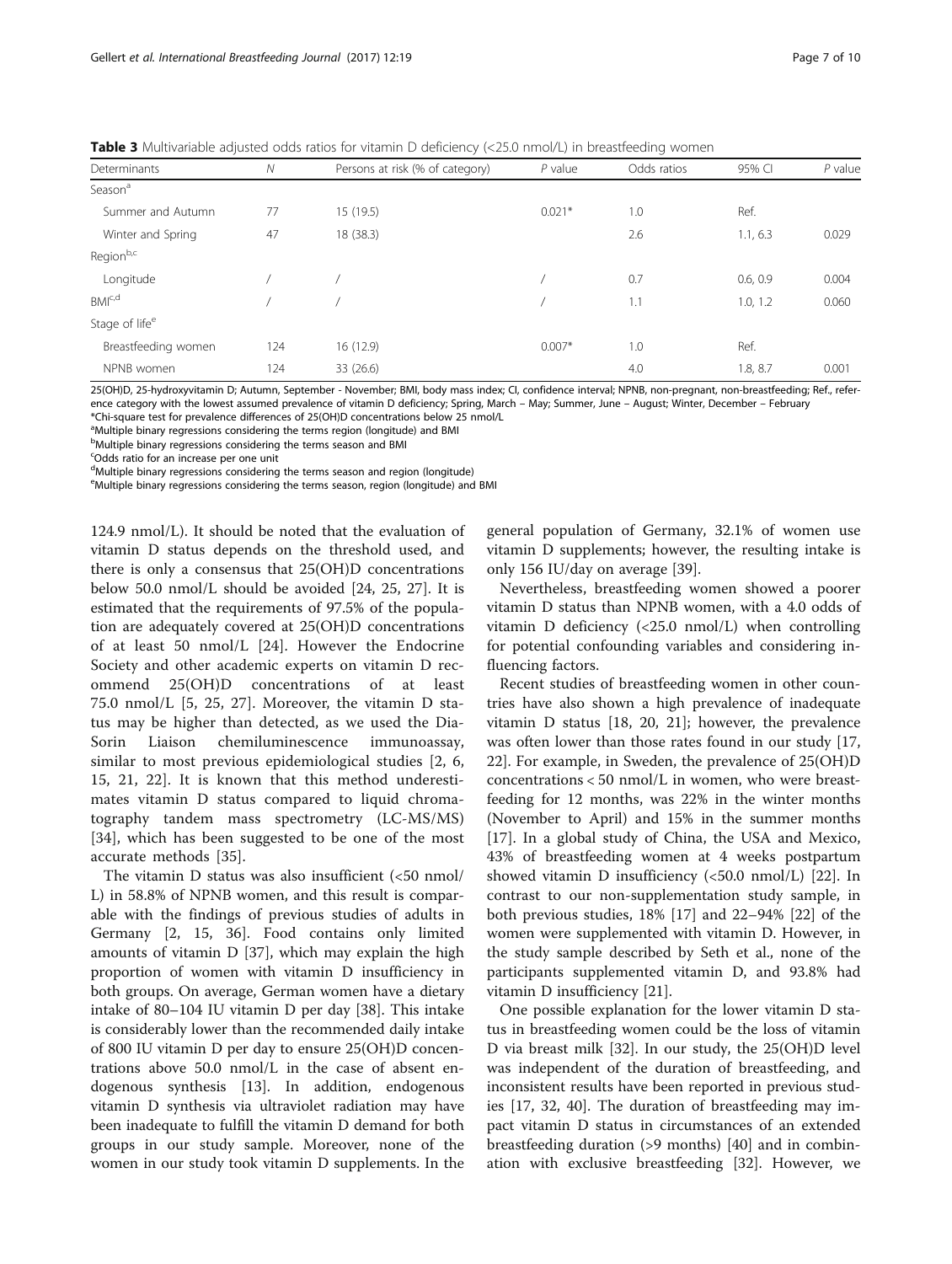were unable to conclusively and precisely assess the influence of breastfeeding, as the frequency and daily amount of breastfeeding were not evaluated.

Another reason for the lower vitamin D status of breastfeeding women could be that inadequate maternal vitamin D status already existed during pregnancy. A total of 77% of German women showed 25(OH)D concentrations below 50.0 nmol/L after the birth of their child [\[6](#page-8-0)]. Jones et al. found a decline of plasma  $25(OH)D<sub>3</sub>$  from the 30th gestational week in pregnant women to the 12th week postpartum in breastfeeding women, and these results support a lower  $25(OH)D_3$ concentration in breastfeeding women than in NPNB women [[41\]](#page-9-0).

Moreover, the lower vitamin D status in breastfeeding women may also result from a statistical trend to a higher body weight and BMI among these women. A higher BMI is associated with a higher risk of vitamin D deficiency in the general population [\[15\]](#page-8-0). However, the risk of vitamin D deficiency for breastfeeding women was also higher than that for NPNB women in a multivariate adjusted model that included BMI.

# Determinants of vitamin D status in breastfeeding women

In our study, breastfeeding women had similar seasonal variations in the vitamin D status as did NPNB women. However, even between April and September, when exposure may still be sufficient for vitamin D synthesis in northern latitudes [[42\]](#page-9-0), this study indicates that 62.3% of breastfeeding women had 25(OH)D concentrations below the sufficient level (<50.0 nmol/L).

Vitamin D synthesis may be dependent upon geography [\[43\]](#page-9-0). However, the prevalence of vitamin D deficiency (<25.0 nmol/L) was not associated with latitude in this study, which is in contrast to a previous German study of adults [[2\]](#page-8-0) and the fact that the availability of UVB radiation decreases with higher latitude [[44\]](#page-9-0). Interestingly, longitude of residence showed an influence on the vitamin D status. Breastfeeding women who live in lower longitudes of Germany had a higher risk of vitamin D deficiency than breastfeeding women who live in higher longitudes of Germany. This association corresponds to the sunshine duration in Germany, which is associated with longitude instead of latitude. In East Germany (higher longitude) sunshine duration is longer than in West Germany (lower longitude), based on own calculations from the German Meteorological Services data of sunshine duration [[45](#page-9-0)].

In studies of NPNB women, the prevalence of vitamin D deficiency (<25.0 nmol/L) was been found to be significantly lower in those who were non-smokers [\[46](#page-9-0)], had lower BMI [\[46\]](#page-9-0) and had recently traveled to sunny areas [[15](#page-8-0)]. Additionally, lower age [\[15](#page-8-0)] and light skin

type [[47\]](#page-9-0) have been previously found to be associated with higher 25(OH)D concentrations. However, none of these factors were associated with the risk of vitamin D deficiency (<25.0 nmol/L) in breastfeeding women in this study.

# **Limitations**

Although this is the first data describing vitamin D status in breastfeeding women in Germany, our study sample was not representative and included only a limited number of cases. It is possible that the number of women with potentially confounding characteristics was too low to detect the influence of all associated vitamin D factors. Determinants that may affect vitamin D status, such as dietary vitamin D intake [[2\]](#page-8-0), sun exposure and sun protection habits [\[48\]](#page-9-0), were not evaluated in our study. The absence of this information has two main impacts. First, the influence of longitude on vitamin D status may not have been assessed comprehensively. Second, we cannot exclude that the difference in the vitamin D status between breastfeeding women and NPNP women is influenced by these aspects.

Additionally, our classification schema of skin type (light/dark) may have not been sufficiently precise to determine the influence of skin type on vitamin D status. Moreover, the 25(OH)D concentrations may be higher as detected as the measurement by DiaSorin Liaison chemiluminescence immunoassay underestimate the concentration compared with the analysis by LC-MS/ MS [[34](#page-9-0)]. However, the underestimating analysis was applied to both breastfeeding women and NPNB women.

# Conclusion

Our data suggest that an inadequate vitamin D status is prevalent in German breastfeeding women and NPNB women without vitamin D supplementation, even in the summer months. Additionally, breastfeeding women had increased odds of vitamin D deficiency (<25.0 nmol/L) compared with NPNB women. Vitamin D status in breastfeeding women depended on longitude of residence and season at the time of blood collection, with higher 25(OH)D concentrations in summer and autumn than in winter and spring. Because higher maternal vitamin D status may result in a higher vitamin D status of breast milk [[8\]](#page-8-0), it may also result in an increased fulfillment of infant vitamin D requirements [\[14](#page-8-0)]. Vitamin D containing supplements can be an option to ensure adequate vitamin D concentrations in the absence of personal ultraviolet radiation exposure and low vitamin D intake [\[13](#page-8-0)]. However, further studies are necessary to determine the optimal vitamin D status of breastfeeding women and the required vitamin D supplementation doses to reach adequate 25(OH)D levels in this population.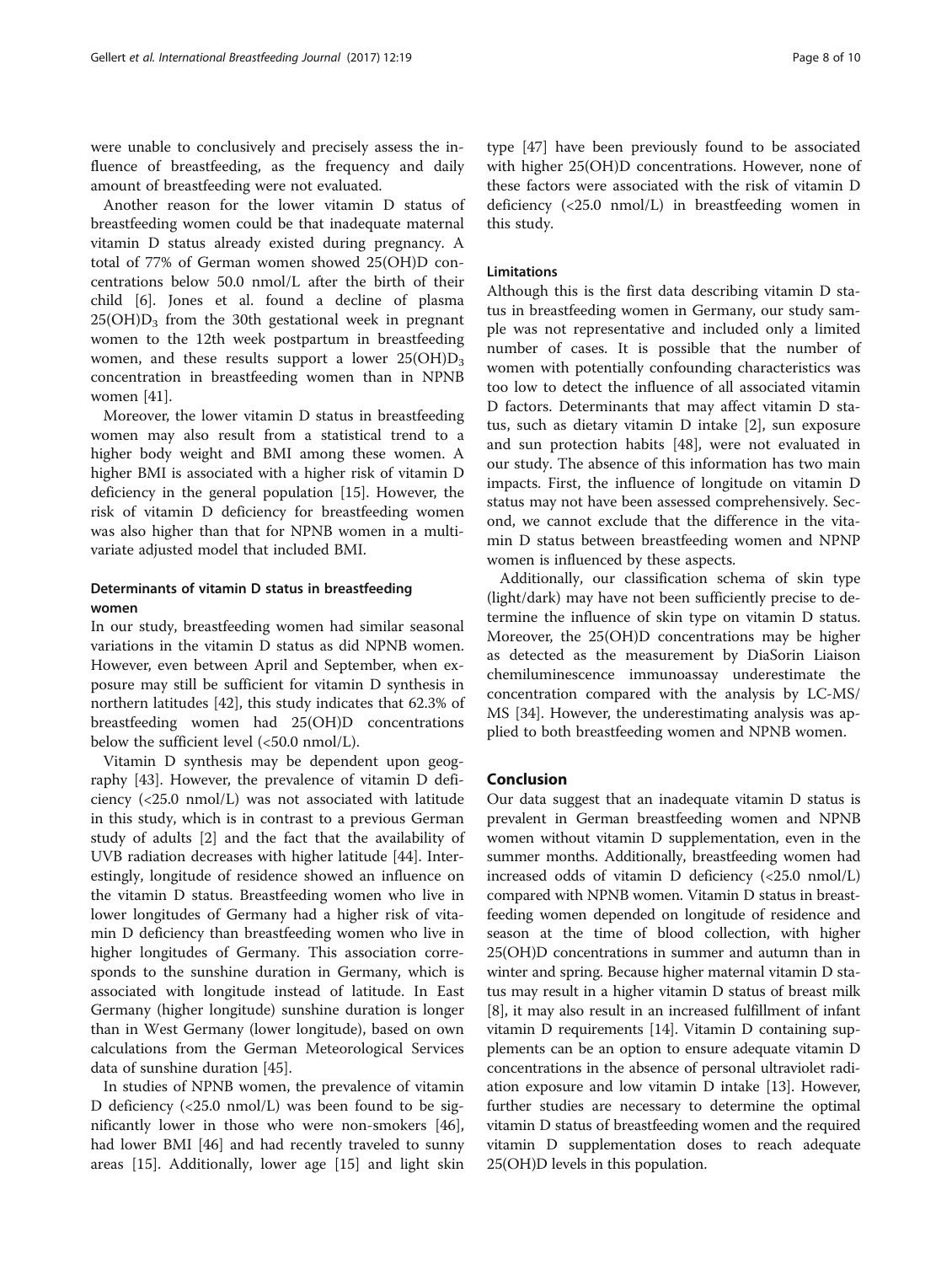## <span id="page-8-0"></span>Abbreviations

25(OH)D: 25-hydroxyvitamin D; BMI: Body mass index; IU: International units; NPNB: Non-pregnant and non-breastfeeding; Ref.: Reference category; VitaMinFemin: Vitamin and mineral status among German women

#### Acknowledgements

We would like to thank the physicians and participants who contributed their time to this study.

#### Funding

The study was supported by Rottapharm Madaus GmbH (Cologne, Germany), now part of Meda AB (Bad Homburg, Germany). Rottapharm Madaus GmbH (Cologne, Germany) and Meda AB (Bad Homburg, Germany) had no role in the design, analysis or writing of this article. The authors declare that they have no competing interests. The authors are solely responsible for the design and implementation of the study and collection, management, analysis, and interpretation of the data, as well as preparation of the manuscript. The publication of this article was funded by the Open Access fund of Leibniz Universität Hannover.

#### Availability of data and materials

The datasets obtained and/or analysed during the current study are available from the corresponding author on reasonable request.

#### Authors' contributions

All authors had full access to the data and take responsibility for its integrity. All authors have read and agree with the manuscript as written.

#### Competing interests

The authors declare that they have no competing interests.

#### Consent for publication

Not applicable

#### Ethics approval and consent to participate

The study was designed and conducted in accordance with the declaration of Helsinki and the principles of Good Clinical Practice. The study protocol was approved by the leading ethics commission of the medical chamber of Lower Saxony (DE/EKNI25) (26.03.2013) and every involved ethic commission of the different study sites of Germany.

## Publisher's Note

Springer Nature remains neutral with regard to jurisdictional claims in published maps and institutional affiliations.

## Received: 31 August 2016 Accepted: 13 March 2017 Published online: 19 April 2017

#### References

- 1. Cashman KD, Dowling KG, Skrabakova Z, Gonzalez-Gross M, Valtuena J, de Henauw S, et al. Vitamin D deficiency in Europe: Pandemic? Am J Clin Nutr. 2016;103:1033–44.
- 2. Rabenberg M, Scheidt-Nave C, Busch MA, Rieckmann N, Hintzpeter B, Mensink GB. Vitamin D status among adults in Germany – results from the German health interview and examination survey for adults (DEGS1). BMC Public Health. 2015;15:76.
- Seckmeyer G, Schrempf M, Wieczorek A, Riechelmann S, Graw K, Seckmeyer S, Zankl M. A novel method to calculate solar UV exposure relevant to vitamin D production in humans. Photochem Photobiol. 2013;89:974–83.
- 4. Norman AW, Bouillon R. Vitamin D nutritional policy needs a vision for the future. Exp Biol Med (Maywood). 2010;235:1034–45.
- 5. Souberbielle J-C, Body J-J, Lappe JM, Plebani M, Shoenfeld Y, Wang TJ, et al. Vitamin D and musculoskeletal health, cardiovascular disease, autoimmunity and cancer: Recommendations for clinical practice. Autoimmun Rev. 2010;9:709–15.
- 6. Wuertz C, Gilbert P, Baier W, Kunz C. Cross-sectional study of factors that influence the 25-hydroxyvitamin D status in pregnant women and in cord blood in Germany. Br J Nutr. 2013;110:1895–902.
- 7. Wagner CL, Taylor SN, Johnson DD, Hollis BW. The role of vitamin D in pregnancy and lactation: emerging concepts. Womens Health (Lond). 2012;8: 323–40.
- 8. vith Streym S, Hojskov CS, Moller UK, Heickendorff L, Vestergaard P, Mosekilde L, Rejnmark L. Vitamin D content in human breast milk: a 9-mo follow-up study. Am J Clin Nutr. 2016;103:107–14.
- Dawodu A, Agarwal M, Sankarankutty M, Hardy D, Kochiyil J, Badrinath P. Higher prevalence of vitamin D deficiency in mothers of rachitic than nonrachitic children. J Pediatr. 2005;147:109–11.
- 10. Wayse V, Yousafzai A, Mogale K, Filteau S. Association of subclinical vitamin D deficiency with severe acute lower respiratory infection in Indian children under 5 y. Eur J Clin Nutr. 2004;58:563–7.
- 11. Maiya S, Sullivan I, Allgrove J, Yates R, Malone M, Brain C, et al. Hypocalcaemia and vitamin D deficiency: an important, but preventable, cause of life-threatening infant heart failure. Heart. 2008;94:581–4.
- 12. Hyppönen E, Läärä E, Reunanen A, Järvelin M-R, Virtanen SM. Intake of vitamin D and risk of type 1 diabetes: a birth-cohort study. Lancet. 2001; 358:1500–3.
- 13. Deutsche Gesellschaft für Ernährung, Österreichische Gesellschaft für Ernährung, Schweizerische Gesellschaft für Ernährung [German Nutrition Society, Austrian Society for Nutrition, Swiss Society for Nutrition], editor. Fettlösliche Vitamine: Vitamin D. In: Referenzwerte für die Nährstoffzufuhr [Fat-soluble vitamins: Vitamin D. In: Reference values for nutrient intake]. 2nd ed. Bonn: Neuer Umschau Buchverlag; 2015.
- 14. Hollis BW, Wagner CL, Howard CR, Ebeling M, Shary JR, Smith PG, et al. Maternal versus infant vitamin D supplementation during lactation: a randomized controlled trial. Pediatrics. 2015;136:625–34.
- 15. Richter K, Breitner S, Webb AR, Huth C, Thorand B, Kift R, et al. Influence of external, intrinsic and individual behaviour variables on serum 25(OH)D in a German survey. J Photochem Photobiol B Biol. 2014;140:120–9.
- 16. Kang YS, Kim JH, Ahn EH, Yoo E-G, Kim MK. Iron and vitamin D status in breastfed infants and their mothers. Korean J Pediatr. 2015;58:283–7.
- 17. Brembeck P, Winkvist A, Bååth M, Bärebring L, Augustin H. Determinants of changes in vitamin D status postpartum in Swedish women. Br J Nutr. 2016; 115(3):422–30.
- 18. Challa A, Ntourntoufi A, Cholevas V, Bitsori M, Galanakis E, Andronikou S. Breastfeeding and vitamin D status in Greece during the first 6 months of life. Eur J Pediatr. 2005;164:724–9.
- 19. Andıran N, Yordam N, Özön A. Risk factors for vitamin d deficiency in breast-fed newborns and their mothers. Nutrition. 2002;18:47–50.
- 20. Czech-Kowalska J, Gruszfeld D, Jaworski M, Bulsiewicz D, Latka-Grot J, Pleskaczynska A, et al. Determinants of postpartum vitamin D status in the Caucasian mother-offspring pairs at a latitude of 52°N: a cross-sectional study. Ann Nutr Metab. 2015;67:33–41.
- 21. Seth A, Marwaha RK, Singla B, Aneja S, Mehrotra P, Sastry A, et al. Vitamin D nutritional status of exclusively breast fed infants and their mothers. J Pediatr Endocrinol Metab. 2009;22:241-6.
- 22. Dawodu A, Davidson B, Woo JG, Peng Y-M, Ruiz-Palacios GM, de Lourdes Guerrero M, Morrow AL. Sun exposure and vitamin D supplementation in relation to vitamin D status of breastfeeding mothers and infants in the global exploration of human milk study. Nutrients. 2015;7:1081–93.
- 23. Gellert S, Schuchardt JP, Hahn A. Higher omega-3 index and DHA status in pregnant women compared to lactating women – Results from a German nation-wide cross-sectional study. Prostaglandins Leukot Essent Fatty Acids. 2016;109:22–8.
- 24. Ross CA, Taylor CL, Yaktine AL, Del Valle HB. Dietary reference intakes for calcium and vitamin D. Washington: The National Academies Press (US); 2011.
- 25. Holick MF, Binkley NC, Bischoff-Ferrari HA, Gordon CM, Hanley DA, Heaney RP, et al. Evaluation, treatment, and prevention of vitamin D deficiency: an Endocrine Society Clinical Practice Guideline. J Clin Endocrinol Metab. 2011;96:1911–30.
- 26. Lee P, Greenfield JR, Seibel MJ, Eisman JA, Center JR. Adequacy of vitamin D replacement in severe deficiency is dependent on body mass index. Am J Med. 2009;122:1056–60.
- 27. Zittermann A, Gummert JF. Nonclassical vitamin D actions. Nutrients. 2010;2:408–25.
- 28. Mulligan ML, Felton SK, Riek AE, Bernal-Mizrachi C. Implications of vitamin D deficiency in pregnancy and lactation. Am J Obstet Gynecol. 2010;202:429.e1– 429.e9.
- 29. Vieth R. Why the minimum desirable serum 25-hydroxyvitamin D level should be 75 nmol/L (30 ng/ml). Best Pract Res Clin Endocrinol Metab. 2011;25:681–91.
- 30. Maalmi H, Ordonez-Mena JM, Schottker B, Brenner H. Serum 25 hydroxyvitamin D levels and survival in colorectal and breast cancer patients: systematic review and meta-analysis of prospective cohort studies. Eur J Cancer. 2014;50:1510–21.